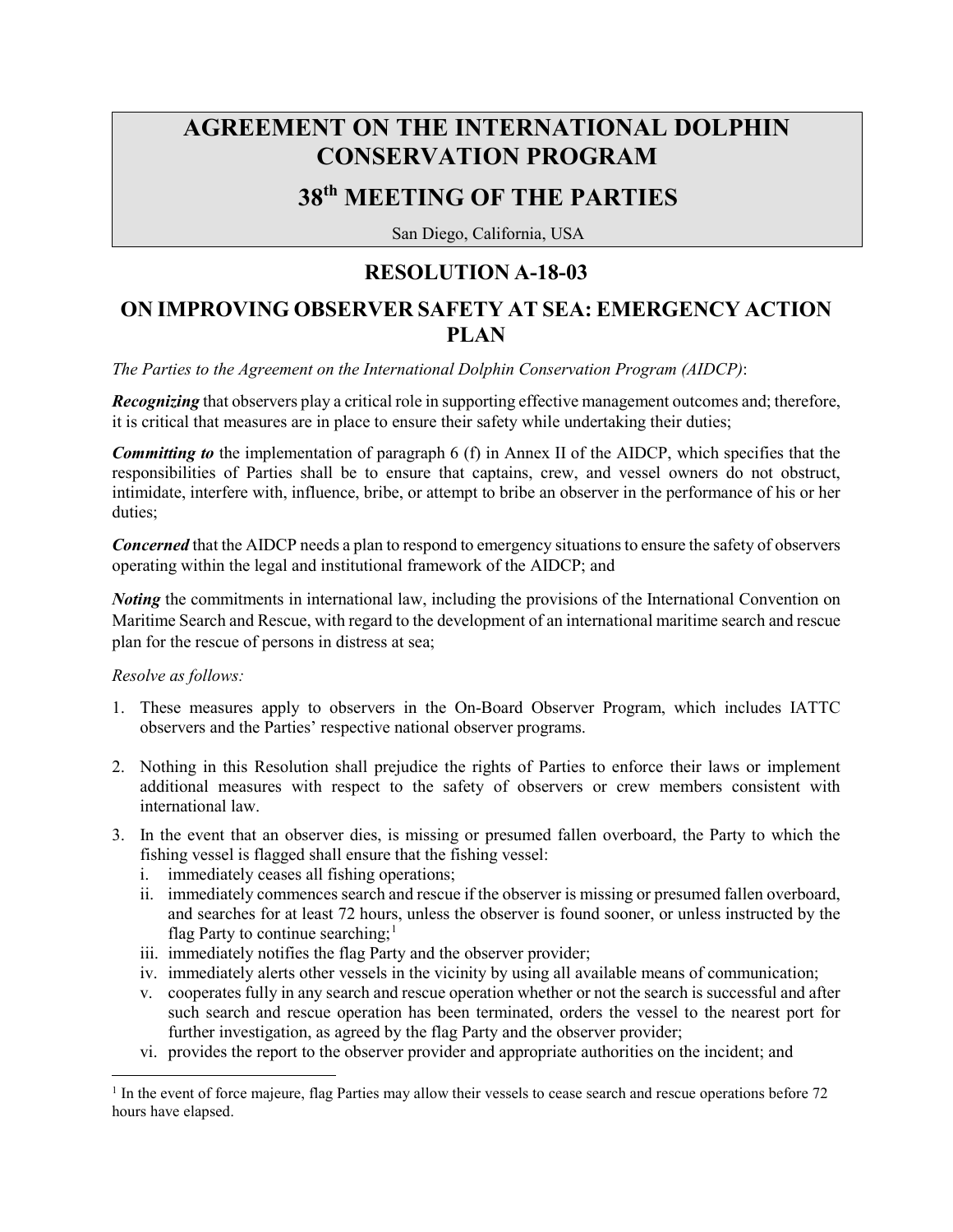- vii. cooperates fully in any and all official investigations, and preserves any potential evidence and the personal effects and quarters of the deceased or missing observer.
- 4. In the event that an observer dies, the flag Party shall require that the fishing vessel ensure that, to the extent practicable, the body is well-preserved for the purposes of an autopsy and investigation.
- 5. In the event that an observer suffers from a serious illness or injury that threatens his or her life and/or long-term health or safety, the Party to which the fishing vessel is flagged shall ensure that the fishing vessel:
	- i. immediately ceases fishing operations;
	- ii. immediately notifies the flag Party and the observer provider;
	- iii. takes all reasonable actions to care for the observer and provide any medical treatment available and possible on board the vessel; and where appropriate seek external medical advice;
	- iv. where directed by the observer provider, if not already directed by the flag Party, facilitates the disembarkation and transport of the observer to a medical facility equipped to provide the required care, as soon as practicable; and
	- v. cooperates fully in any and all official investigations into the cause of the illness or injury.
- 6. For the purposes of paragraphs 3 through 5, the flag Party shall ensure that the appropriate Maritime Rescue Coordination Centre [\(http://sarcontacts.info\)](http://sarcontacts.info/), observer provider, and Director are immediately notified and provided a report on actions undertaken.
- 7. In the event that there are reasonable grounds to believe an observer has been assaulted, intimidated, threatened, or harassed such that their health or safety is endangered and the observer or the observer provider indicates to the Party to which the fishing vessel is flagged that they wish for the observer to be removed from the fishing vessel, the Party to which the fishing vessel is flagged shall ensure that the fishing vessel:
	- i. immediately takes action to preserve the safety of the observer and mitigate and resolve the situation on board;
	- ii. notifies the flag Party and the observer provider of the situation, including the status and location of the observer, as soon as possible;
	- iii. facilitates the safe disembarkation of the observer in a manner and place, as agreed by the flag Party and the observer provider, that facilitates access to any needed medical treatment; and
	- iv. cooperates fully in any and all official investigations into the incident.
- 8. In the event that there are reasonable grounds to believe that an observer has been assaulted, intimidated, threatened, or harassed but neither the observer nor the observer provider requests that the observer be removed from the fishing vessel, the Party to which the fishing vessel is flagged shall ensure that the fishing vessel:
	- i. takes action to preserve the safety of the observer and mitigate and resolve the situation on board as soon as possible;
	- ii. notifies the flag Party and the observer provider of the situation as soon as possible; and
	- iii. cooperates fully in all official investigations into the incident.
- 9. If any of the events in paragraphs  $3 7$  occur, port Parties shall facilitate entry of the fishing vessel to allow disembarkation of the observer and, to the extent possible, assist in any investigations if so requested by the flag Party.
- 10. In the event that, after an observer disembarks from a fishing vessel, an observer provider identifies for example, during an interview with the observer - a possible violation identified in paragraph (6)(f)